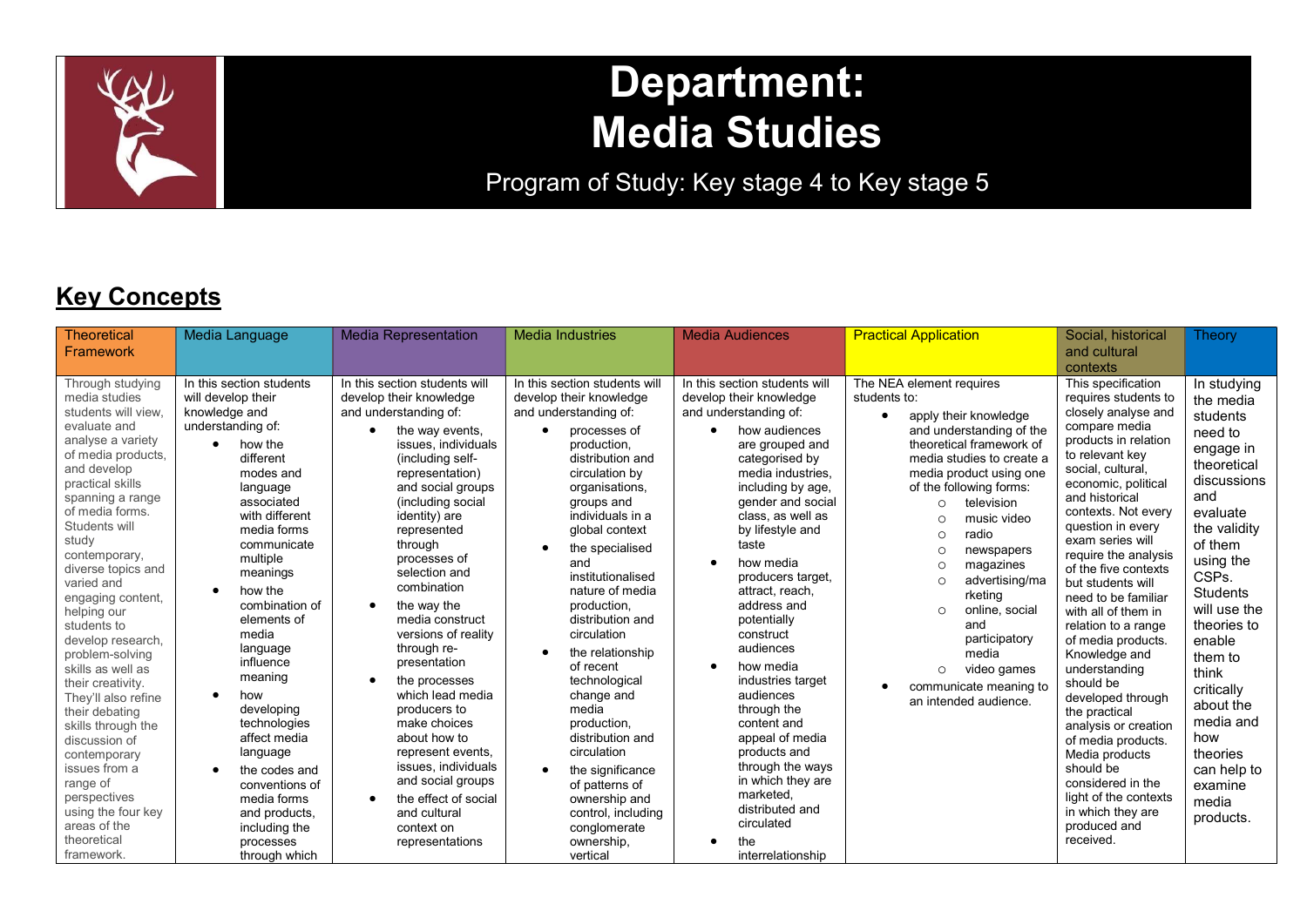| media              | integration and    |
|--------------------|--------------------|
| how and why        | between media      |
| $\bullet$          | diversification    |
| language           | technologies and   |
| stereotypes can    | patterns of        |
| develops as        | the significance   |
| be used positively | consumption and    |
| genre              | of economic        |
| and negatively     | response           |
| the dynamic        | factors, including |
| how and why        | commercial and     |
| $\bullet$          | how audiences      |
| and historically   | $\bullet$          |
| particular social  | not-for-profit     |
| relative nature    | interpret the      |
| groups, in a       | media, including   |
| of genre           | public funding, to |
| national and       | media industries   |
| global context,    | how they may       |
| the processes      | and their          |
| through which      | interpret the      |
| may be under-      | same media in      |
| meanings are       | products           |
| represented or     | different ways     |
| established        | how media          |
| misrepresented     | how audiences      |
| through            | organisations      |
| how media          | $\bullet$          |
| $\bullet$          | interact with the  |
| intertextuality    | maintain,          |
| representations    | including through  |
| how audiences      | media and can      |
| convey values,     | be actively        |
| attitudes and      | marketing,         |
| respond to and     | varieties of       |
| interpret the      | involved in media  |
| beliefs about the  | audiences          |
| above aspects      | production.        |
| world and how      | nationally and     |
| of media           | globally           |
| these may be       | the regulatory     |
| systematically     | framework of       |
| language.          | contemporary       |
| reinforced across  | media in the UK    |
| a wide range of    | the impact of      |
| media              | 'new' digital      |
| representations    | technologies on    |
| how audiences      | media regulation,  |
| respond to and     | including the role |
| interpret media    | of individual      |
| representations.   | producers.         |

# Key Themes

| Representations                    | <b>Representations</b> | Representations   | Representations   | Media language in  | Constructed       | Regulations     | Codes and          | Genre           |
|------------------------------------|------------------------|-------------------|-------------------|--------------------|-------------------|-----------------|--------------------|-----------------|
| $\overline{\phantom{a}}$ of gender | of events              | of place          | of social groups  | context            | realities         |                 | <b>conventions</b> |                 |
|                                    |                        |                   |                   |                    |                   |                 |                    |                 |
| $\mathsf I$ The discussion of      | Students will          | Here we explore   | The               | Media language     | One of the wider  | In studying the | Students are to    | The study of    |
| gender                             | explore how            | the wider and     | representation of | are the key signs  | debates in media  | media, students | explore how        | genre is        |
| representation is a                | representations        | larger media      | social groups     | and signifiers     | studies is a more | must consider   | each media form    | exploring the   |
| dominant and                       | can differ             | representations   | helps students to | that students      | conceptual        | the business    | and product        | instances of    |
| ongoing debate in                  | depending on           | on a national     | explore identity  | must identify      | aspect of how     | aspect of media | follow strict      | repetition and  |
| the study of                       | who is                 | scale, and how    | on a              | and analyse. In    | the media builds  | productions.    | conventions. In    | differences and |
| I media. Students                  | constructing it.       | national identity | regional/personal | this aspect of the | a false reality   | Students will   | this, students     | how audiences   |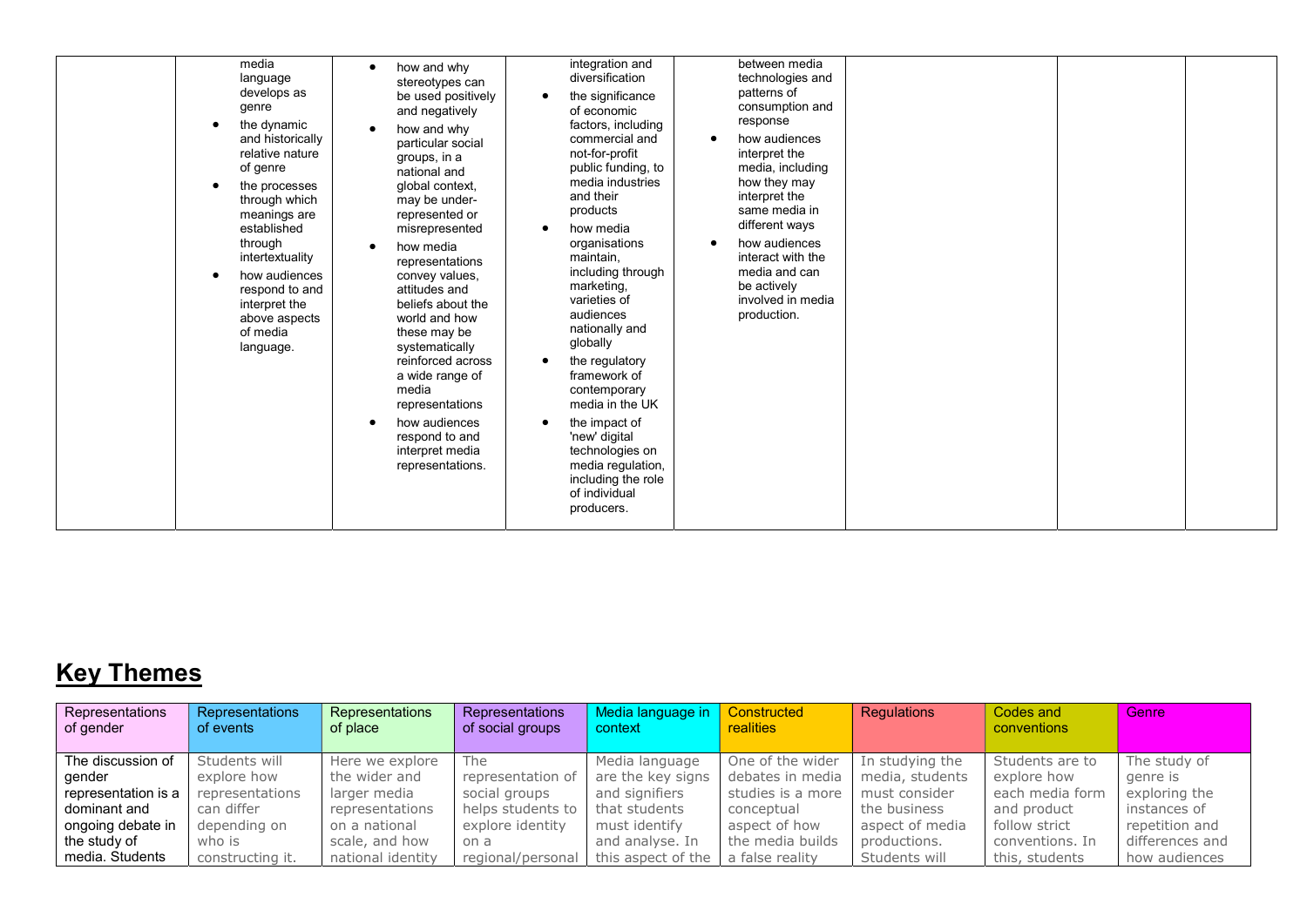| will look at the<br>issues and<br>discussions<br>surrounding how<br>genders are<br>represented and<br>critically analyse<br>how they are<br>constructed and to<br>what effect. | They will<br>examine how<br>perceptions of<br>events can be<br>manipulated<br>depending on<br>wider social,<br>cultural and<br>historical<br>contexts and<br>how<br>representations<br>can be<br>influenced by<br>individuals and<br>institutions. | is constructed.<br>Students will<br>look at the<br>influence of mass<br>media and how it<br>can create global<br>representations. | scale. Students<br>will explore how<br>perceptions of<br>certain social<br>groups are<br>defined and how<br>stereotypes<br>affect<br>representations. | course, students<br>must examine<br>how media<br>language is<br>affected by the<br>contexts in which<br>they are use $-$<br>such as media<br>forms, media<br>institutions, who<br>is encoding the<br>message, who is<br>decoding the<br>message. | that has become<br>the norm.<br>Students will<br>explore how the<br>media has<br>shaped<br>audience's<br>perception of<br>reality and how<br>there is,<br>fundamentally,<br>no longer and<br>true<br>representation of<br>reality.<br>Everything is<br>now a copy of a<br>copy, and how<br>we understand it<br>is through<br>repetition and<br>familiarity. | consider how<br>media products<br>are affected by<br>the rules set out<br>by institutions<br>and how industry<br>regulations affect<br>content. | will look at key<br>aspects of each<br>media form and<br>how they all<br>follow basic<br>patterns of<br>construction to<br>meet the needs<br>of the audience<br>and the<br>industries in<br>which they are<br>produced. | are guided by<br>their familiarity<br>with genres.<br>Students will<br>study ho genre<br>conventions<br>affect and<br>change media<br>language and<br>representations. |
|--------------------------------------------------------------------------------------------------------------------------------------------------------------------------------|----------------------------------------------------------------------------------------------------------------------------------------------------------------------------------------------------------------------------------------------------|-----------------------------------------------------------------------------------------------------------------------------------|-------------------------------------------------------------------------------------------------------------------------------------------------------|--------------------------------------------------------------------------------------------------------------------------------------------------------------------------------------------------------------------------------------------------|-------------------------------------------------------------------------------------------------------------------------------------------------------------------------------------------------------------------------------------------------------------------------------------------------------------------------------------------------------------|-------------------------------------------------------------------------------------------------------------------------------------------------|-------------------------------------------------------------------------------------------------------------------------------------------------------------------------------------------------------------------------|------------------------------------------------------------------------------------------------------------------------------------------------------------------------|
|--------------------------------------------------------------------------------------------------------------------------------------------------------------------------------|----------------------------------------------------------------------------------------------------------------------------------------------------------------------------------------------------------------------------------------------------|-----------------------------------------------------------------------------------------------------------------------------------|-------------------------------------------------------------------------------------------------------------------------------------------------------|--------------------------------------------------------------------------------------------------------------------------------------------------------------------------------------------------------------------------------------------------|-------------------------------------------------------------------------------------------------------------------------------------------------------------------------------------------------------------------------------------------------------------------------------------------------------------------------------------------------------------|-------------------------------------------------------------------------------------------------------------------------------------------------|-------------------------------------------------------------------------------------------------------------------------------------------------------------------------------------------------------------------------|------------------------------------------------------------------------------------------------------------------------------------------------------------------------|

### **Key Stage 4**

| $\overline{2}$<br>$\mathbf{B}$<br>15.            | ר ו                                                      | 18<br>19<br>20<br>-21<br>16.                                                  | -23<br>24<br>25<br>26<br>22<br>-27                                  | -30<br>29<br>-31<br>28<br>-32                                                 | 34<br>35<br>36<br>38 39<br>33<br>-37                                                                                                                                                                        |
|--------------------------------------------------|----------------------------------------------------------|-------------------------------------------------------------------------------|---------------------------------------------------------------------|-------------------------------------------------------------------------------|-------------------------------------------------------------------------------------------------------------------------------------------------------------------------------------------------------------|
| <b>Big Question:</b>                             | <b>Big Question:</b>                                     | <b>Big Question:</b>                                                          | <b>Big Question:</b>                                                | <b>Big Question:</b>                                                          | <b>Big Question:</b>                                                                                                                                                                                        |
| What is the media? What<br>is mass media? How do | Radio – is radio in decline?                             | Newspapers and news on<br>TV. Is everything fake                              | YouTube stardom, Do<br>audiences exist anymore?                     | Is there still a gender<br>representation issue?                              | What is the media? What is the<br>problem with mass media?                                                                                                                                                  |
| you analyse the media?                           |                                                          | news?                                                                         |                                                                     |                                                                               |                                                                                                                                                                                                             |
| Key Concepts                                     | <b>Key Concepts</b>                                      | <b>Key Concepts</b>                                                           | Key Concepts                                                        | <b>Key Concepts</b>                                                           | <b>Key Concepts</b>                                                                                                                                                                                         |
|                                                  |                                                          |                                                                               |                                                                     |                                                                               |                                                                                                                                                                                                             |
| Key Themes                                       |                                                          |                                                                               |                                                                     |                                                                               |                                                                                                                                                                                                             |
|                                                  |                                                          |                                                                               |                                                                     |                                                                               |                                                                                                                                                                                                             |
| Assessment Method:<br>Construct your own         | Assessment Method:<br>Write a script and produce a radio | Assessment Method:                                                            | Assessment Method:                                                  | Assessment Method:                                                            | Assessment Method:                                                                                                                                                                                          |
| music videos                                     | show for an existing radio station                       | Design and write your own<br>newspaper for a local<br>tabloid style newspaper | Create a fan based website<br>for a superhero/fantasy<br>franchise. | Create a front page for<br>fashion based<br>magazine aimed at<br>men or women | Mini project. Select an area of<br>study of your choice and analyse<br>various media products in your<br>chosen area. Create a cross<br>media piece e.g. website and<br>magazine, newspaper and<br>website. |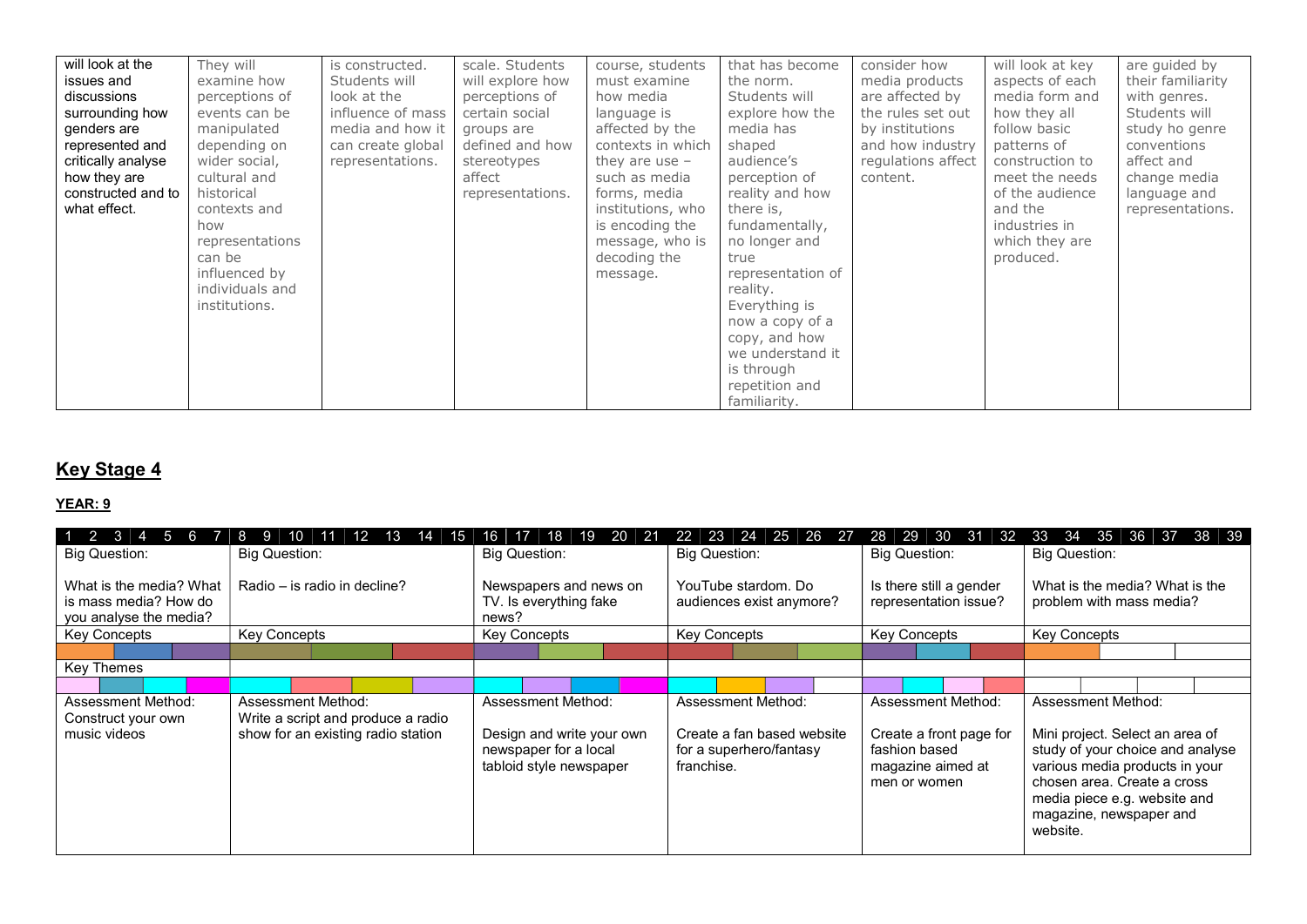#### YEAR: 10

| $1\overline{2}$<br>$\mathbf{B}$<br>$\sqrt{5}$<br>6 | ה ו                                  | 20<br>18.<br>-21<br>16.                 | 23<br>25<br>- 24<br>-26<br>22 | 30 31<br>29<br>28<br>-32 | 34<br>35<br>-36<br>38 39<br>33<br>-37 |
|----------------------------------------------------|--------------------------------------|-----------------------------------------|-------------------------------|--------------------------|---------------------------------------|
| <b>Big Question:</b>                               | <b>Big Question:</b>                 | <b>Big Question:</b>                    | <b>Big Question:</b>          | Big Question:            | <b>Big Question:</b>                  |
| Beginning of CSP study.                            | How and why are YouTube stars        | $TV - Dr$ Who                           | Newspaper                     | Music Video              | <b>Practical Application</b>          |
| Are video games making                             | able to exist?                       | How is TV affected by the               | Does anybody read the         | What's the point in      | Media Project                         |
| kids violent?                                      |                                      | contexts in which they are<br>produced? | news anymore?                 | them?                    | Start planning and producing<br>NEA.  |
| Key Concepts                                       | <b>Key Concepts</b>                  | <b>Key Concepts</b>                     | <b>Key Concepts</b>           | Key Concepts             | <b>Key Concepts</b>                   |
|                                                    |                                      |                                         |                               |                          |                                       |
| Key Themes                                         | Key Themes                           | Key Themes                              | Key Themes                    | <b>Key Themes</b>        | Key Themes                            |
|                                                    |                                      |                                         |                               |                          |                                       |
| Assessment Method:                                 | Assessment Method:                   | Assessment Method:                      | <b>Assessment Method:</b>     | Assessment Method:       | <b>Assessment Method:</b>             |
| Essay question $-$ to what                         | Design a fan website for an existing | Create a storyboard for 1               | Analysis of a newspaper       | Critical analysis of how | Students can use assessments          |
| extent are                                         | superhero movie and create an        | minute 30 second trailer that           | front page and explore how    | audiences are targeted   | as part of the NEA element if it      |
| representations affected                           | audio visual link to a YouTube       | will promote a serial crime             | narratives are constructed.   | and represented in the   | matches the brief.                    |
| by the contexts in which                           | channel.                             | drama of their creation.                |                               | music industry.          |                                       |
| they are produced?                                 |                                      |                                         |                               |                          |                                       |
|                                                    |                                      |                                         |                               |                          |                                       |

| $1 \mid 2 \mid 3 \mid$<br>$4 \mid 5 \mid 6$<br>$\mathbf{V}$<br><b>Big Question:</b>                                            | 8<br>-9<br>10<br>12.<br>13<br>14<br>15<br><b>Big Question:</b>                                         | 20<br>-21<br>18<br>19<br>16<br>Big question:                                                                    | 22<br>23<br>24<br>-25<br><b>Big Question:</b>                                                                                                          | 27 28<br>30<br>-29<br>31 32<br>26<br><b>NEA FOCUS</b> | 33<br>34<br>35<br>36<br>38<br>- 39<br>37<br><b>EXAM PRACTISE</b> |
|--------------------------------------------------------------------------------------------------------------------------------|--------------------------------------------------------------------------------------------------------|-----------------------------------------------------------------------------------------------------------------|--------------------------------------------------------------------------------------------------------------------------------------------------------|-------------------------------------------------------|------------------------------------------------------------------|
| How do adverts make<br>people buy their<br>product? Revisiting the<br>framework.                                               | Is radio still relevant?                                                                               | Are beauty standards<br>unrealistic? (magazine)                                                                 | How do films<br>advertise?                                                                                                                             |                                                       |                                                                  |
| <b>Key Concepts</b>                                                                                                            | <b>Key Concepts</b>                                                                                    | <b>Key Concepts</b>                                                                                             | <b>Key Concepts</b>                                                                                                                                    | <b>Key Concepts</b>                                   | <b>Key Concepts</b>                                              |
| Key Themes                                                                                                                     | Key Themes                                                                                             | <b>Key Themes</b>                                                                                               | Key Themes                                                                                                                                             | <b>Key Themes</b>                                     | Key Themes                                                       |
| Assessment Method:<br>Essay – how do print<br>adverts construct a<br>narrative and represent<br>their ideologies in<br>society | Assessment Method:<br>Evaluation – to what extent is radio<br>meeting the needs of their<br>audiences? | <b>Assessment Method:</b><br>Essay question: to what<br>extent are representations<br>of gender a construction? | Assessment<br>Method:<br>Create a map of<br>the marketing<br>strategies used<br>by movie<br>producers and<br>evaluate how/if<br>they're<br>successful. | Assessment Method:                                    | Assessment Method:                                               |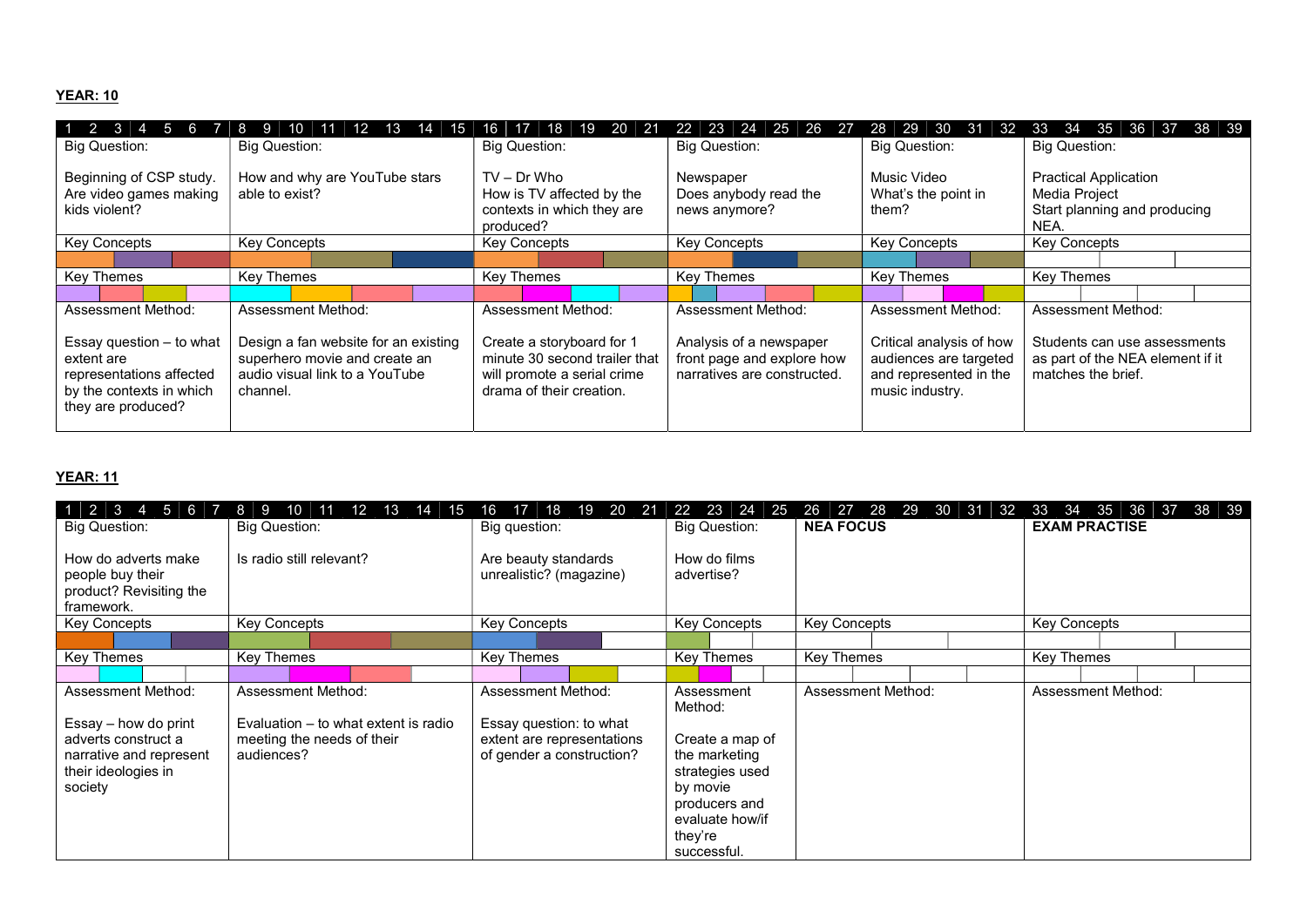## **Key Stage 5**

| 2<br>3<br>15.<br>- 6<br>$\overline{7}$                                                                                                      | 89<br>12 <sup>7</sup><br>13<br>11<br>15<br>10<br>14                                                                       | 16<br>20<br>21<br>17<br>18<br>19                                                                                                                          | 22<br>23<br>24<br>25                                                                                                                                                                         | 28<br>29<br>30<br>26<br>27<br>-31                                                                     | 3 33<br>-34<br>35<br>38<br>-36<br>-37<br>- 3<br>2                   |
|---------------------------------------------------------------------------------------------------------------------------------------------|---------------------------------------------------------------------------------------------------------------------------|-----------------------------------------------------------------------------------------------------------------------------------------------------------|----------------------------------------------------------------------------------------------------------------------------------------------------------------------------------------------|-------------------------------------------------------------------------------------------------------|---------------------------------------------------------------------|
| <b>Big Question:</b><br>What is the media? Why<br>are we studying it? Why<br>is it important?<br>Targeted CSP:<br>Marketing and advertising | <b>Big Question:</b><br>How do media producers<br>communicate and influence<br>audiences?<br>Targeted CSP:<br>Music video | <b>Big Question:</b><br><b>Current criticisms in</b><br>media. What issues do we<br>face in a 'media<br>generation'?<br>In-depth CSP:<br>TV and magazines | <b>Big Question:</b><br>Changes in the<br>media landscape.<br>How has media<br>adapted to changes<br>in technology and<br>changing<br>audiences?<br>Targeted CSP:<br>Radio and<br>newspapers | <b>Big Question:</b><br>How have computer games<br>become a media product?<br>In-depth CSP:<br>Gaming | <b>NEA Prep</b><br>Application of media framework<br>to production. |
| <b>Key Concepts</b>                                                                                                                         | <b>Key Concepts</b>                                                                                                       | <b>Key Concepts</b>                                                                                                                                       | <b>Key Concepts</b>                                                                                                                                                                          | <b>Key Concepts</b>                                                                                   | <b>Key Concepts</b>                                                 |
|                                                                                                                                             |                                                                                                                           |                                                                                                                                                           |                                                                                                                                                                                              |                                                                                                       |                                                                     |
| Key Themes                                                                                                                                  | Key Themes                                                                                                                | <b>Key Themes</b>                                                                                                                                         | <b>Key Themes</b>                                                                                                                                                                            | <b>Key Themes</b>                                                                                     | <b>Key Themes</b>                                                   |
|                                                                                                                                             |                                                                                                                           |                                                                                                                                                           |                                                                                                                                                                                              |                                                                                                       |                                                                     |
| <b>Assessment Method:</b>                                                                                                                   | <b>Assessment Method:</b>                                                                                                 | <b>Assessment Method:</b>                                                                                                                                 | <b>Assessment</b><br>Method:                                                                                                                                                                 | <b>Assessment Method:</b>                                                                             | <b>Assessment Method:</b>                                           |
| Formative/Summative                                                                                                                         | Formative/Summative                                                                                                       | Formative/Summative                                                                                                                                       | Formative/Summative                                                                                                                                                                          | Formative/Summative                                                                                   | Formative/Summative                                                 |
| Analysis of gender<br>representations.<br>Application of media                                                                              | Application of media theories<br>Planning and producing media<br>products.                                                | Planning and producing<br>media products.                                                                                                                 | Application of media<br>theories                                                                                                                                                             | Planning and producing media<br>products.                                                             | Planning and producing media<br>products.                           |
| theories                                                                                                                                    |                                                                                                                           |                                                                                                                                                           | Evaluation and<br>analysis of how the<br>media constructs an<br>ideological view of the<br>world.                                                                                            |                                                                                                       |                                                                     |